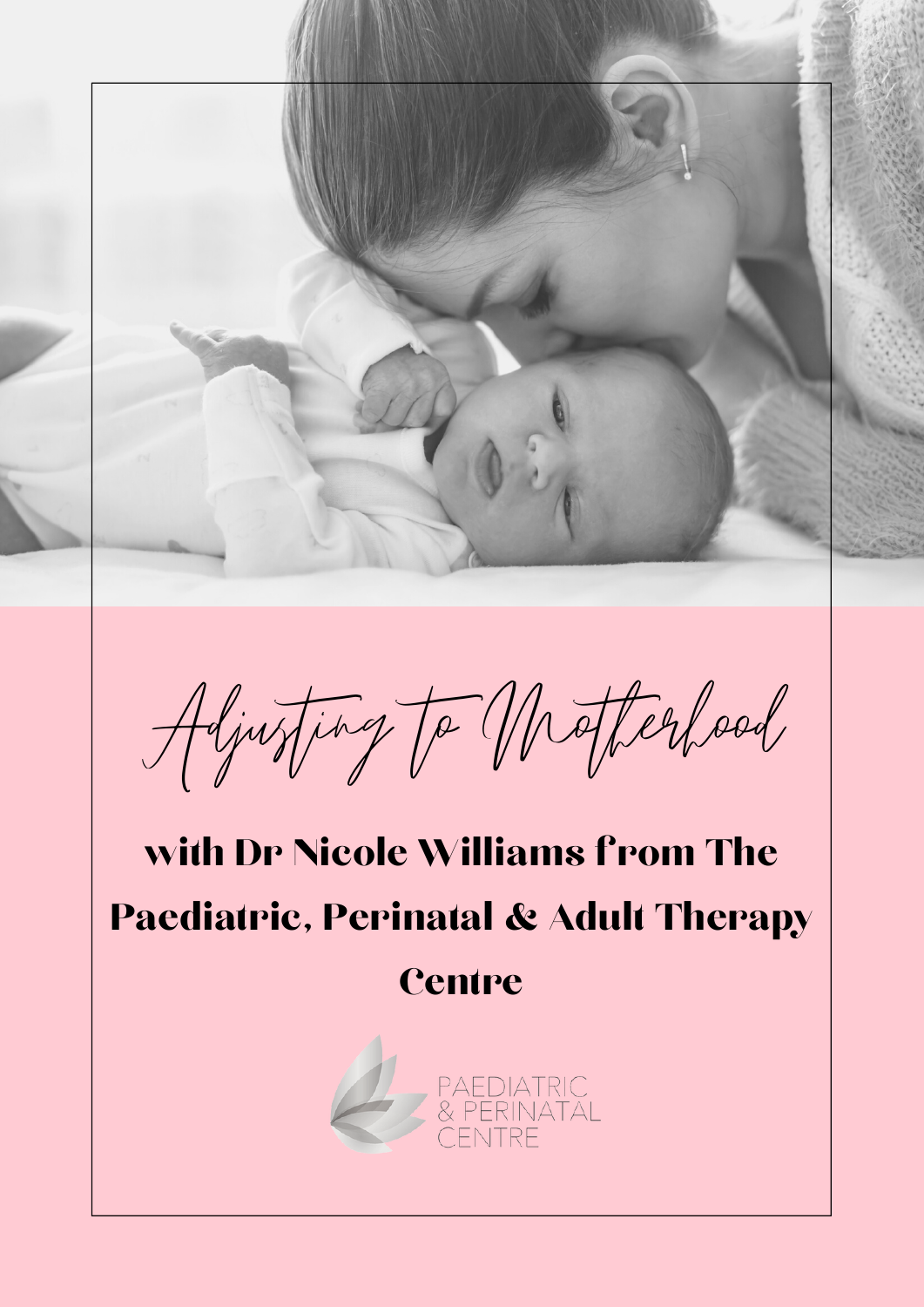Bifficulty adjusting to  $\mathscr{\mathcal{E}}$ a new baby in your life

Adjusting to a new baby in the house can be challenging. A new baby brings about significant, often unexpected, changes in your life, not only learning how to look after the baby, lack of sleep but also a change in what you are able to do in your life, particularly while your child is very young. All parents go through a period of adjustment and for most parents this is usually a temporary phase. All babies are different and some are a lot easier to manage than others. For some parents adjusting to life with a baby is stressful and goes on for a long period of time. If this sounds like what you are experiencing with your new baby it can be helpful to talk to a health professional.

#### **Bonding issues with your new baby**

While emotional bonding with your baby is important it doesn't always happen instantly. This may leave parents feeling disappointed, guilty and stressed. With support and rest, the feeling of connection with your baby usually develops within a few days or weeks.

Parents who are not feeling bonded with their baby may be distant and withdrawn from their baby. If after a couple of weeks you still haven't bonded with your baby it is important to talk with a health professional about how you are feeling because emotional bonding is important to your baby's development.

### **Depression and anxiety in pregnancy and as a new mother**

Often the time of pregnancy and a new baby brings expectations of joy, but in reality this isn't always the case. It is important that women, families, health professionals and communities talk openly about low mood or other emotional problems.

Research indicates that around 12% of women become depressed during pregnancy and 15% experience postnatal depression. During pregnancy and after having a baby 10% of women will have significant anxiety. If left untreated depression and anxiety can have a negative impact on mothers, babies and families.